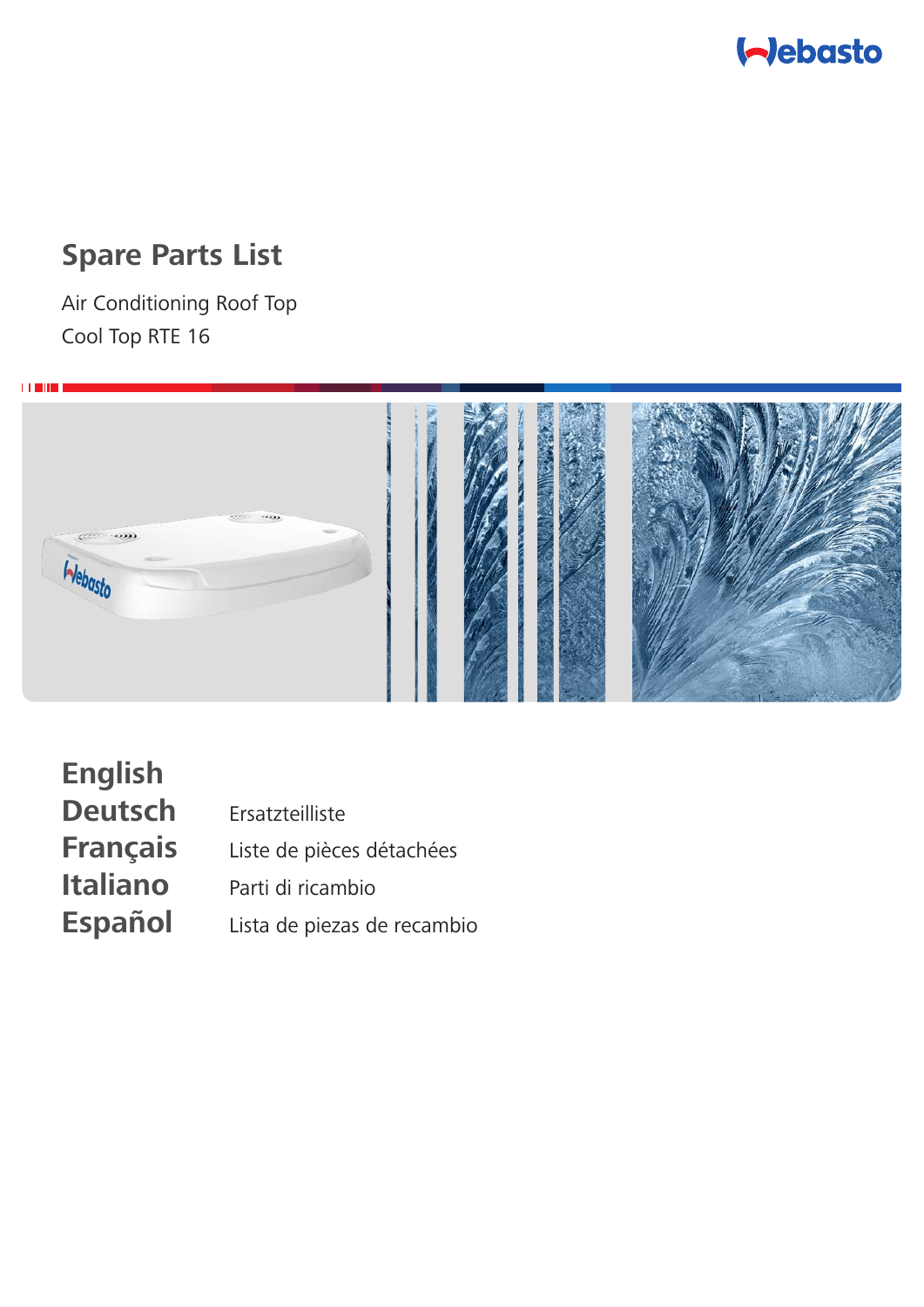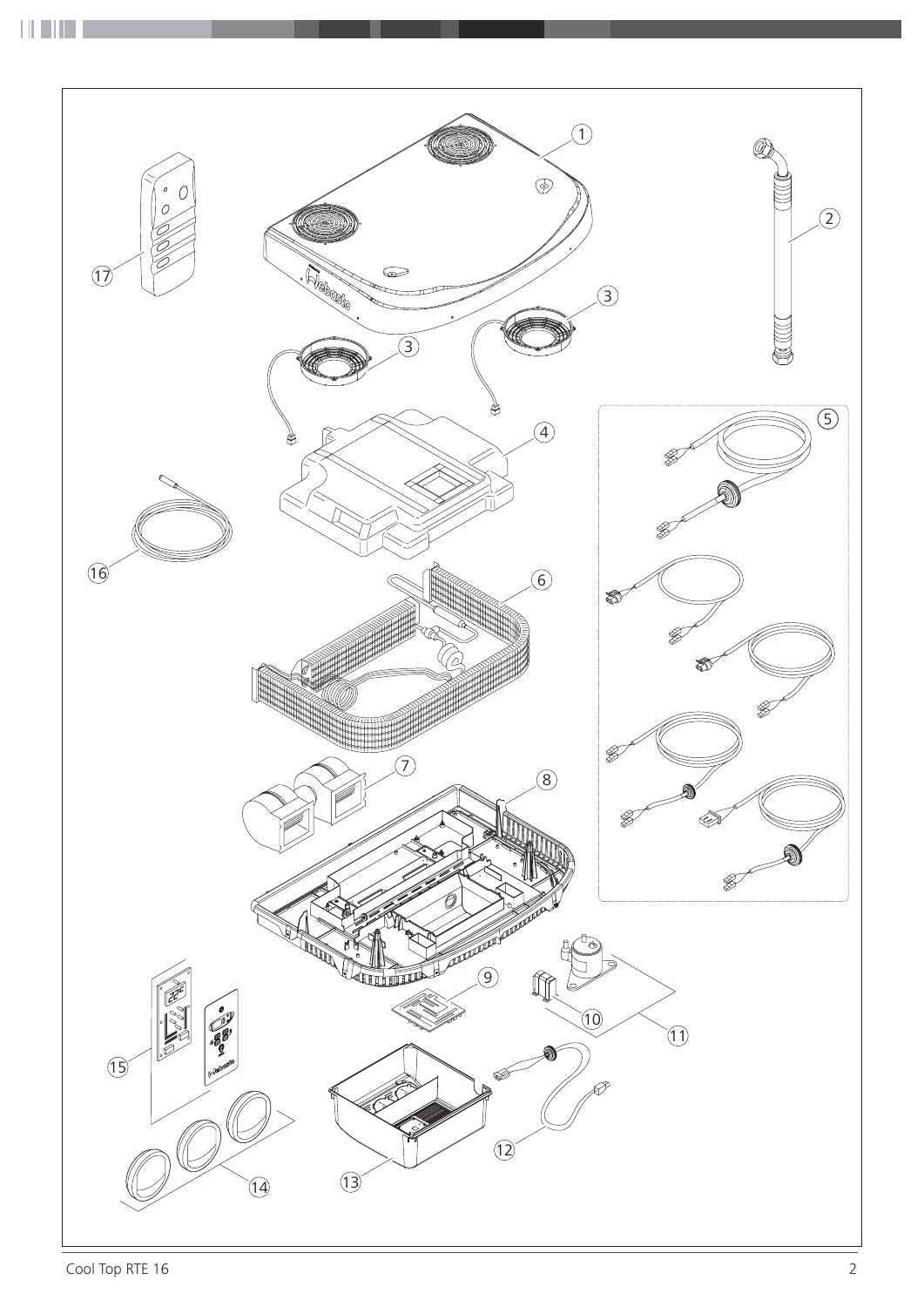| Pos.           | Indel<br>Part no. | <b>Description</b>             | <b>Beschreibung</b>                        | <b>Description</b>                    | <b>Descrizione</b>                | <b>Denominación</b>                     |
|----------------|-------------------|--------------------------------|--------------------------------------------|---------------------------------------|-----------------------------------|-----------------------------------------|
|                | <b>SW363</b>      | Cover unit                     | Abdeckung Gerät                            | Couvercle de climatiseur              | Cover l'apparecchio               | Cubierta aparato                        |
| $\overline{2}$ | <b>SW365</b>      | Suction pipe                   | Ansaugleitung                              | Tuyau d'aspiration                    | Tubo di aspirazione               | Tubo de succión                         |
| 3              | <b>SW364</b>      | Axial fan                      | Axialgebläse                               | Soufflante axiale                     | Ventilatore assiale               | Ventilador axial                        |
| $\overline{4}$ | <b>SW371</b>      | Cover evaporator               | Abdeckung Verdampfer                       | Couvercle de l'évaporateur            | Cover l'evaporatore               | Cubierta evaporador                     |
| 5              | <b>SW373</b>      | Kit internal cables            | Kit interne Kabel                          | Kit câble interne                     | Kit cavo interno                  | Kit cable interno                       |
| 6              | <b>SW372</b>      | Evaporator                     | Verdampfer                                 | Évaporateur                           | Evaporatore                       | Evaporador                              |
| $\overline{7}$ | <b>SW370</b>      | Centrifugal blower             | Radialgebläse                              | Soufflante radiale                    | Ventilatore centrifugo            | Ventilador radial                       |
| 8              | <b>SW366</b>      | Base frame                     | Grundrahmen                                | Châssis de base                       | Telaio base                       | Marco base                              |
| 9              | <b>SW368</b>      | Pc-board                       | Leiterplatte                               | Plaquette à circuit imprimé           | Circuito stampato                 | Circuito impreso                        |
| 10             | <b>SW375</b>      | Controller compressor          | Steuergerät Kompressor                     | boîtier de commande                   | centralina                        | Unidad de mando                         |
| 11             | <b>SW374</b>      | Scroll compressor              | Scroll-Kompressor                          | Scroll compresseur                    | Scroll compressore                | Scroll compresor                        |
| 12             | <b>SW376</b>      | Internal cable with resistor   | Internes Kabel mit Widerstand              | Câble interne avec résistance         | Cavo interno con resistenza       | Cable interno con resistor              |
| 13             | <b>SW367</b>      | Internal cover with air louver | Internes Abdeckung mit Lüf-<br>tungsgitter | Couvercle interne avec volet<br>d'air | Cover interno con feritoia d'aria | Cubierta interno con rejilla<br>de aire |
| 14             | <b>SW112</b>      | Air louver                     | Lüftungsgitter                             | Volet d'air                           | Feritoja d'aria                   | Rejilla de aire                         |
| 15             | SW369             | Control element                | Bedienelement                              | Élément de commande                   | Pannello di comando               | Elemento de mando                       |
| 16             | <b>SW188</b>      | Temperature sensor             | Temperatursensor                           | Capteur de température                | Sonda temperatura                 | Sensor de temperatura                   |
| 17             | <b>SW311</b>      | Remote control                 | Fernbedienung                              | Télécommande                          | Telecomando                       | Mando a distancia                       |